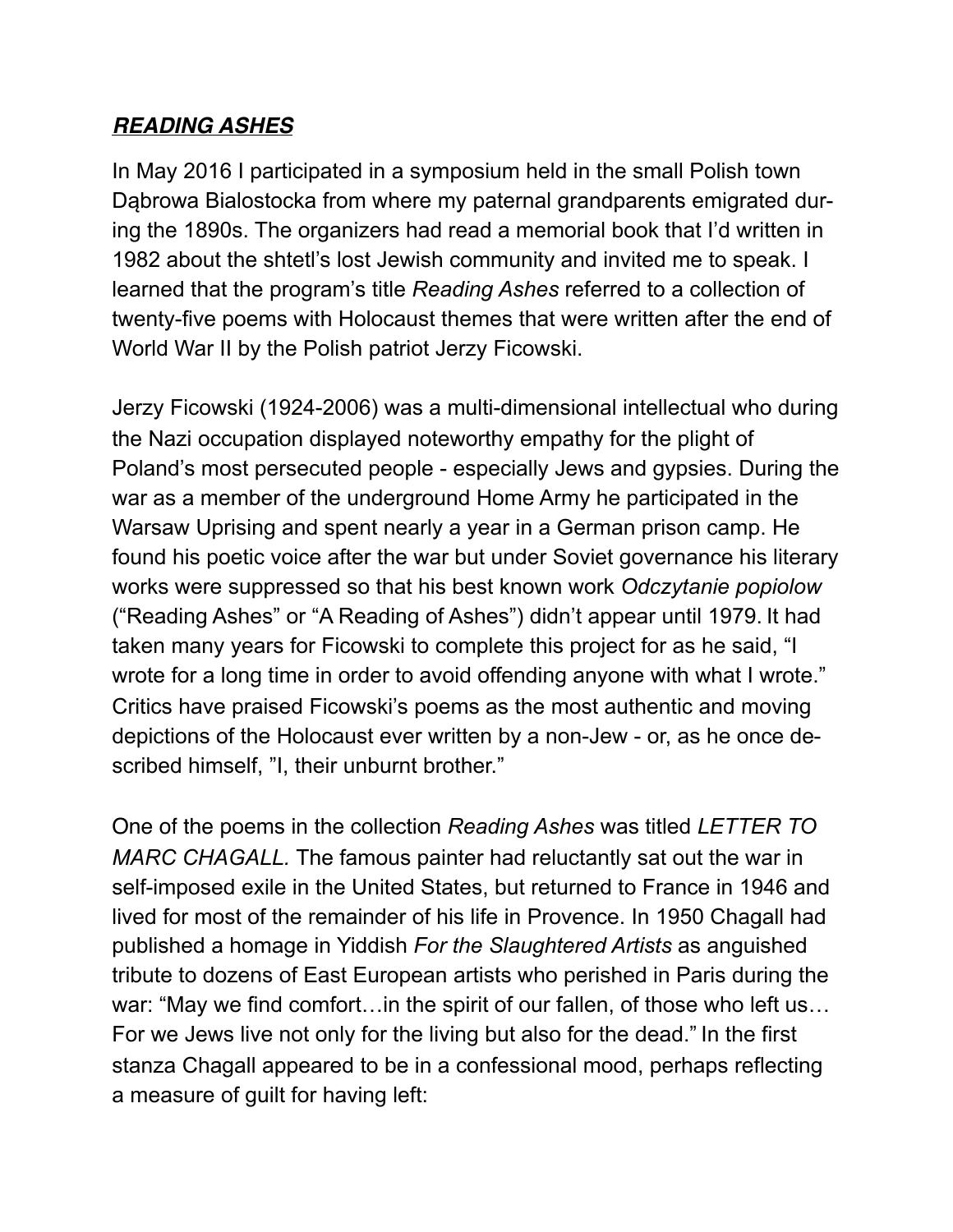*Did I know them all? Did I visit their atelier? Did I see their art Close up or from afar? Now I walk out of myself, out of my years. I go to their unknown grave. They call me. They pull me into their grave me - the innocent - the guilty They ask for me: Where were you? - I fled…*

*I see: now they drag along in rags, Barefoot on mute roads. The brothers of Israels, Pissarro and Modigliani, our brothers - they are led With ropes by the sons of Durer, Cranach And Holbein - to death in the crematoria. How can I, how should I, shed tears? They have been soaked in brine - The salt of my tears. They were dried out with mockery. Thus I Lose my last hope*

Ficowski's motive for specifically addressing Chagall, whom he didn't know, in this fashion is unclear. Th poem, which probably was begun in 1956, could be understood as a mild rebuke for the artist who, in his own words, had fled. It contrasted the nostalgic fairy-tale beauty of Chagall's images of his home town Vitebsk with the suffering of children in the Warsaw ghetto. In 1960 Ficowski sent French and Yiddish translations of the poem to Chagall who then was living in Vence and received a thank you note written in Russian. The next year a prominent Polish composer, Stanislaw Wiechowicz wrote a dramatic orchestral accompaniment to the poem which was played on Polish radio and several times performed live. In 1964 a recording by the Israel Philharmonic was broadcast on French radio on a program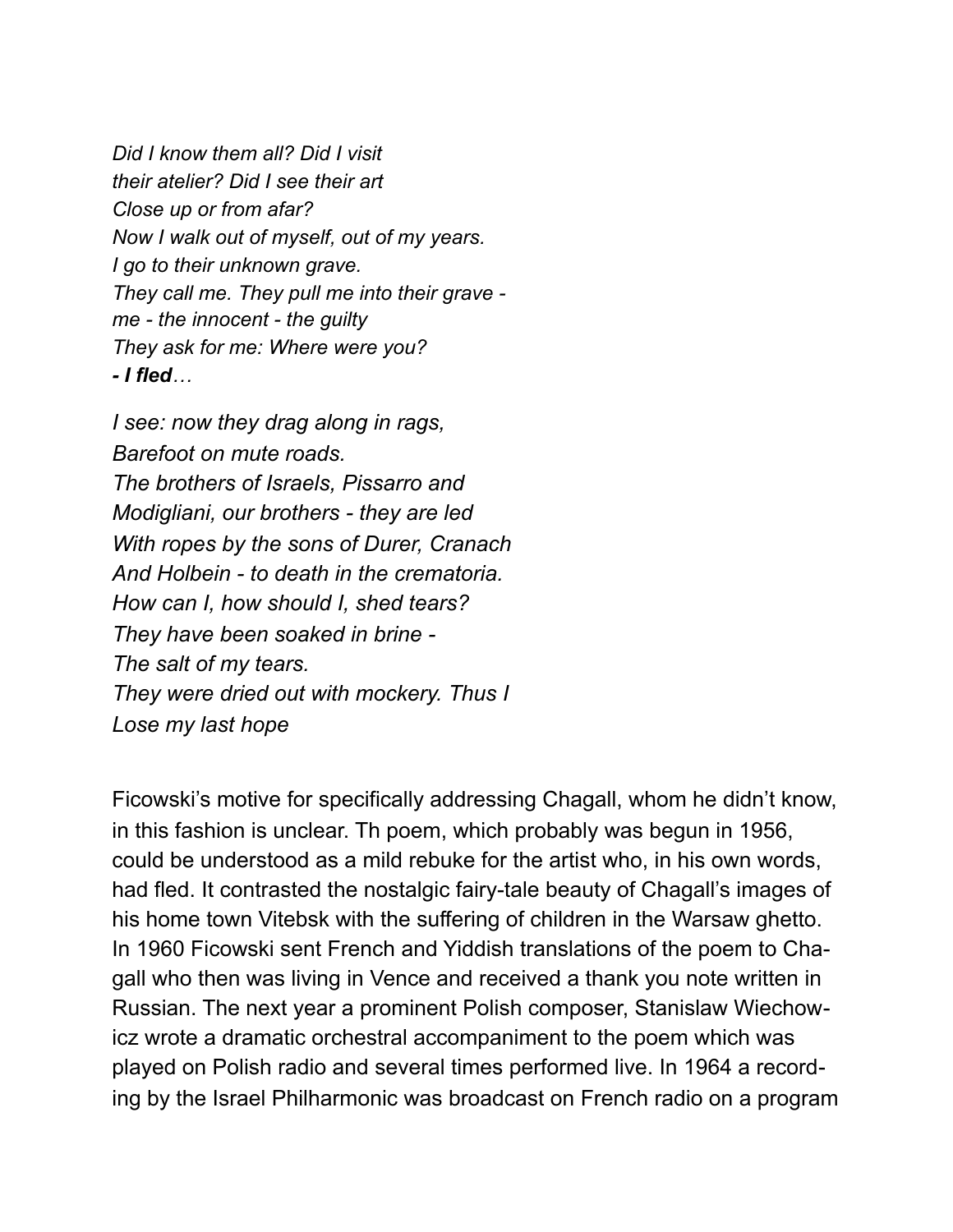celebrating Warsaw's Ghetto Uprising and upon hearing this broadcast, Mrs. Chagall (Vava) called her husband to listen. Apparently, he was sufficiently moved that he began to compose his own visual accompaniment. five etchings which eventually appeared in a limited folio edition printed in Paris in 1969. It would be another decade before *Letter to Marc Chagall*  appeared in the collection *A Reading of Ashes* that was printed in Paris  then in English translation in 1981 and not published in Poland until 1988.

Chagall's art often was described as being poetic while Ficowski's poem incorporated many of Chagall's familiar metaphors; in effect, their approaches were complementary. But in Chagall's five etchings written to accompany this poem, in addition to fiddlers and lovers, goats and roosters, there were burning buildings, tombstones, corpses on the ground or floating in air and a crucified Jesus launched like a rocket into the sky amidst billowing smoke.

In 1943 Chagall had insisted, "There are no stories in my pictures, no fairy tales, no popular legends…For me a picture is a surface covered with representations of things (objects, animals, human beings) in a certain order in which logic and illustration have no importance. The visual effect of the composition is what is paramount." Perhaps he was being disingenuous, but there can be no doubt that these etchings depicted grim reality. In effect, both Ficowski's "Letter" and Chagall's response were requiems for victims of the Holocaust; each man in his own way venting rage, expressing frustration at their impotence and compassion for the fallen.

An English language translation of *Letter to Marc Chagall* that appeared in the collection *A Reading of Ashes* (1981) began:

*What a pity, Sir, you do not know Rose Gold, the saddest golden rose. She was only seven when this war ended. I never saw her*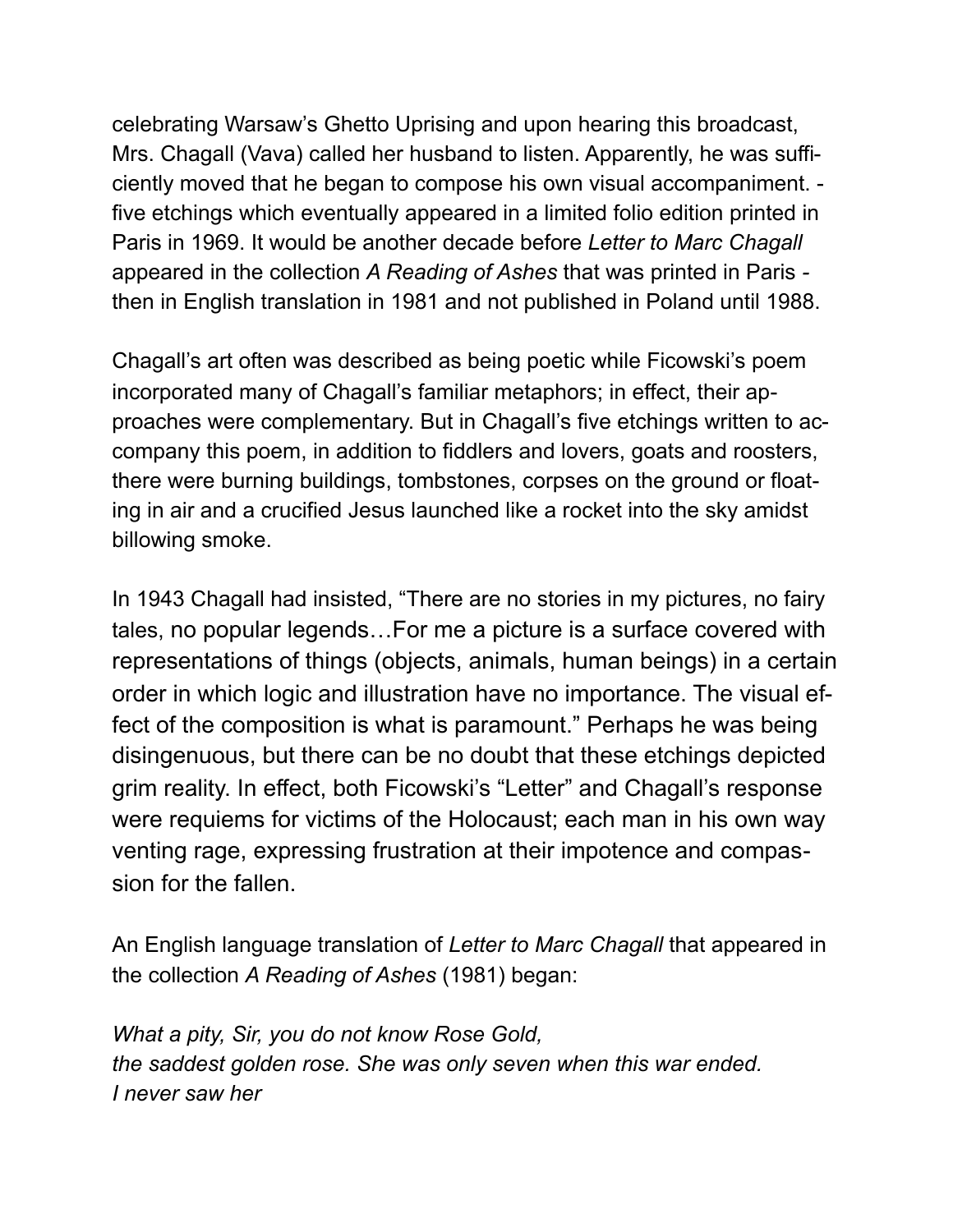*but she does not take her eyes off me.* 

Rose (Raisl) may have been the same little girl whom as a young man Jerzy Ficowski saw begging on a Warsaw street. Her image haunted him and she was described again in a poem titled *A girl of six from the ghetto begging in Smolna Street in 1942*: "so she cried…so she fell silent…so she died." That same moppet was depicted in other poems as well, e.g. "Those who have only seen a child crying over a lost doll cannot know how she was crying. The despair exceeded the capacity of the little child's body..." Ficowski had been influenced by a book published in 1947 (*Dziecci oskarzaja*) that included transcripts of children who had survived the war. Because no poetry, prose or painting could so authentically express tragedy as the children's own words at the beginning of certain stanzas Ficowski inserted italicized excerpts from this source that he referred to as "flourishes in prose."

*Letter to Marc Chagall* contains such an insertion that again refers to little Rose:

*Brother went out in the night, drank water from a puddle and died. We buried him at night in the wood. Once uncle went out of the bunker and never came back. We stayed in hiding like this for 18 months till the Russians came. We could not walk at all and even now we have weak legs. And Rose is always sad, she often cries and will not play with the children.* 

Following this insertion, but now in his own voice the poet addresses Chagall directly, employs the artist's familiar images and once again refers to this little girl:

*What a good thing , Sir, you do not know Rose Gold! The bunch of lilacs the lovers lie in would go up in smoke. The green musician's fiddle would cut his throat. The graveyard gate would turn to dust or be overgrown with brick. Paint would char the canvases. For the last, most terrible cry is always only silence*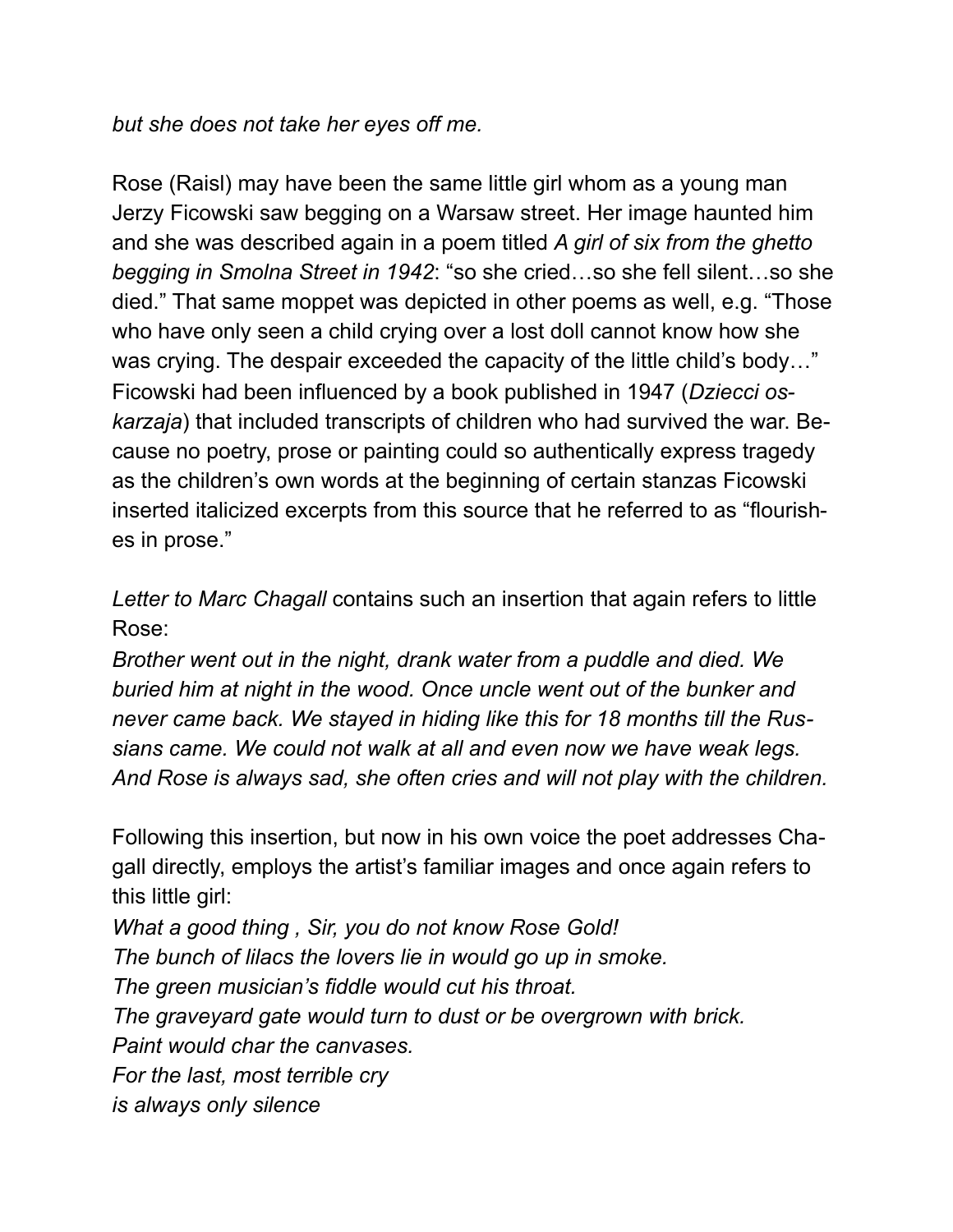And later in *Letter to Marc Chagall* there's another inclusion: *The child was very frightened of death. It was snuggling up to its mother and asking: 'Mummy, does death hurt very much?' The mother was crying and saying: 'No, only for a moment - and that was how they shot them.* 

*W*hen Ficowski described "anthropoid hands dripping red" as "a gold tooth extracted from the ashes," he was referring to post-war newspaper accounts of locals scavenging for gold beneath the grounds of Treblinka and this time the insert reads: *On the sites of the extermination camps robber bands are prowling, looking for gold in the layers of ash left from the burnt prisoners.*

Jerzy Ficowski's obsession with the tragedy of helpless children appeared again, in the poem *The Seven Words* in which he employed the same device, preceding his verse with survivors' own words:

*Mommy! But I've been good! It's dark!" - words of a child being shut in a gas chamber at Belzec in 1942, according to the statement of the only surviving prisoner.* 

The last poem in the collection *A Reading of Ashes* was dedicated to Jerzy Ficowski's wife Elzbieta (Bieta) who was born in 1942 in the Warsaw ghetto. When it was clear that none would survive, a clandestine rescue operation was initiated by Irena Sendler, a young social worker who, assisted by the *Zegota* movement (Polish Council to Aid Jews) with about two dozen volunteers, was responsible for saving the lives of some 2,500 Jewish children! When Bieta was about six months of age she was sedated so that she wouldn't cry, placed into a wooden carpenter's box with air holes which was placed on a flat bed truck buried under a pile of rubble from bombed buildings and driven to the "Aryan" side. Before the box was closed, the baby's mother placed in it a small silver spoon inscribed *Elzbieta, 5 January 1942.* It was the only memento of her early life, what Bieta later described as "my dowry and my birth certificate."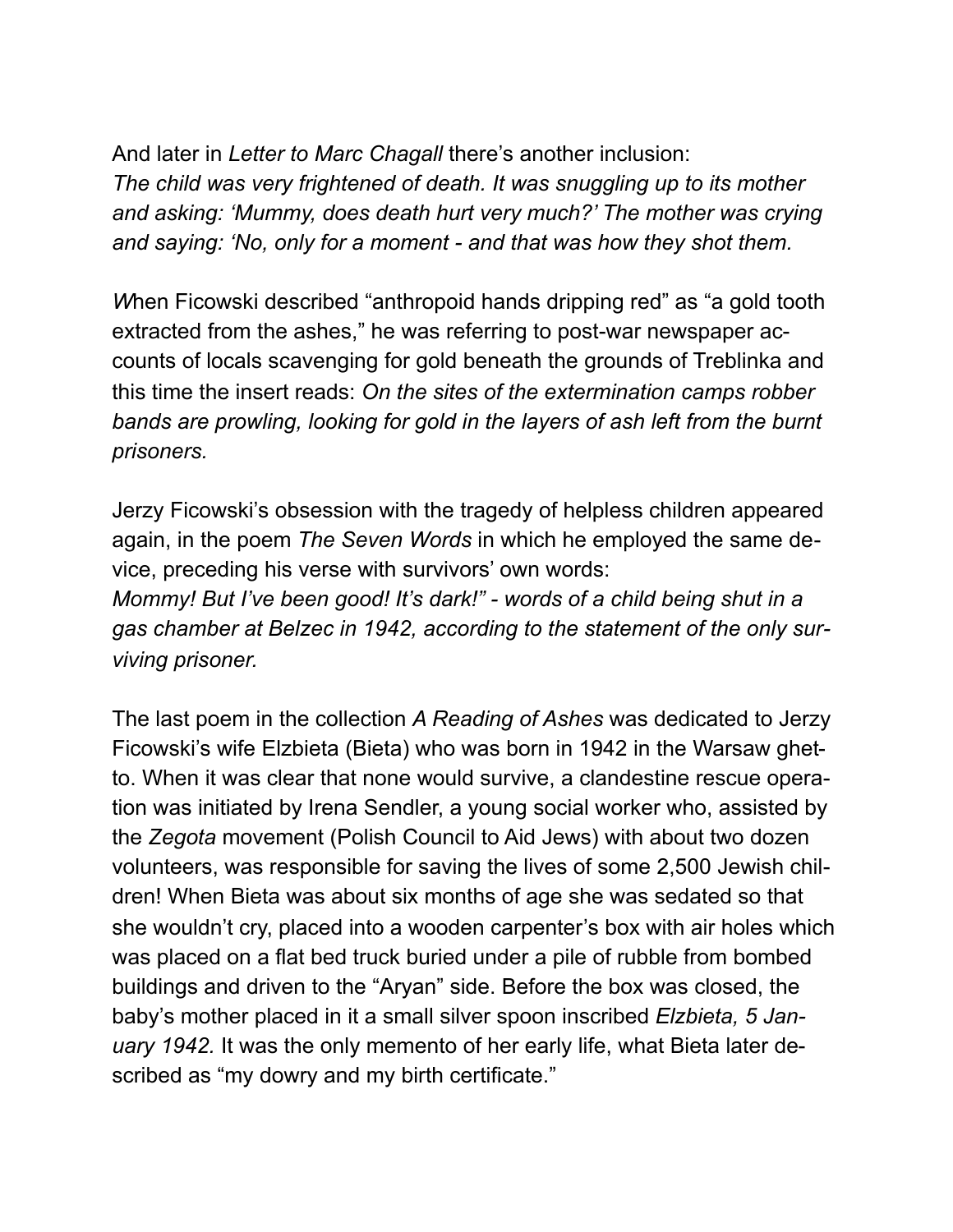The child was adopted and baptized by the same midwife who delivered her in the ghetto as she had many other babies of Jewish women. When the infant was brought to the midwife, Irena Sendler instructed, "Her name is Bieta. When you love her and hold her, call her that." The birth mother phoned several times just to hear her baby daughter's babbling, but she was killed in November 1943; Bieta's father was shot on the boarding platform in Warsaw when he refused to enter the cattle car to Treblinka. Bieta was not told of her origin until she was seventeen years old but as an adult she was able to piece together some of her family narrative. And many years later she helped care for Irena Sendler, by then in her nineties, whose wartime heroism earned her nominations for the Nobel Peace Prize (she died at age 98 in 2008.)

The day after I participated in the memorial program in Dąbrowa Bialostocka I met Bieta Ficowska and several of her friends and family in a small cafe in Warsaw's old Yiddish theater. By now the "baby in the box" was in her seventies and did not speak English but two of her grandsons translated. I was eager to confirm certain facts and to test some of my own theories relative to her husband's relationship with Marc Chagall, specifically about the "Lettre." Bieta had no specific explanation for why her husband had addressed his poem to Chagall other than that he had always admired the older man's art. I had read that hanging on a wall in her apartment was a framed letter from Chagall to Ficowski. Could this unlock the mystery? I asked, what did the letter say? Alas, there would be no revelation - merely, "Hello…Thank You."

However Bieta offered an additional detail. In 1968 when some 20,000 Polish Jews were expelled by Soviet authorities, in an effort to show the world that they were not anti-Semitic, the Polish Embassy in Paris planned a public event where the Jewish artist finally would meet the Polish poet. Ficowski would be given a temporary passport to travel to the event as the government's official representative. However, he declined, refusing to serve as a propaganda tool for the oppressive regime. So Jerzy Ficowski and Marc Chagall never met.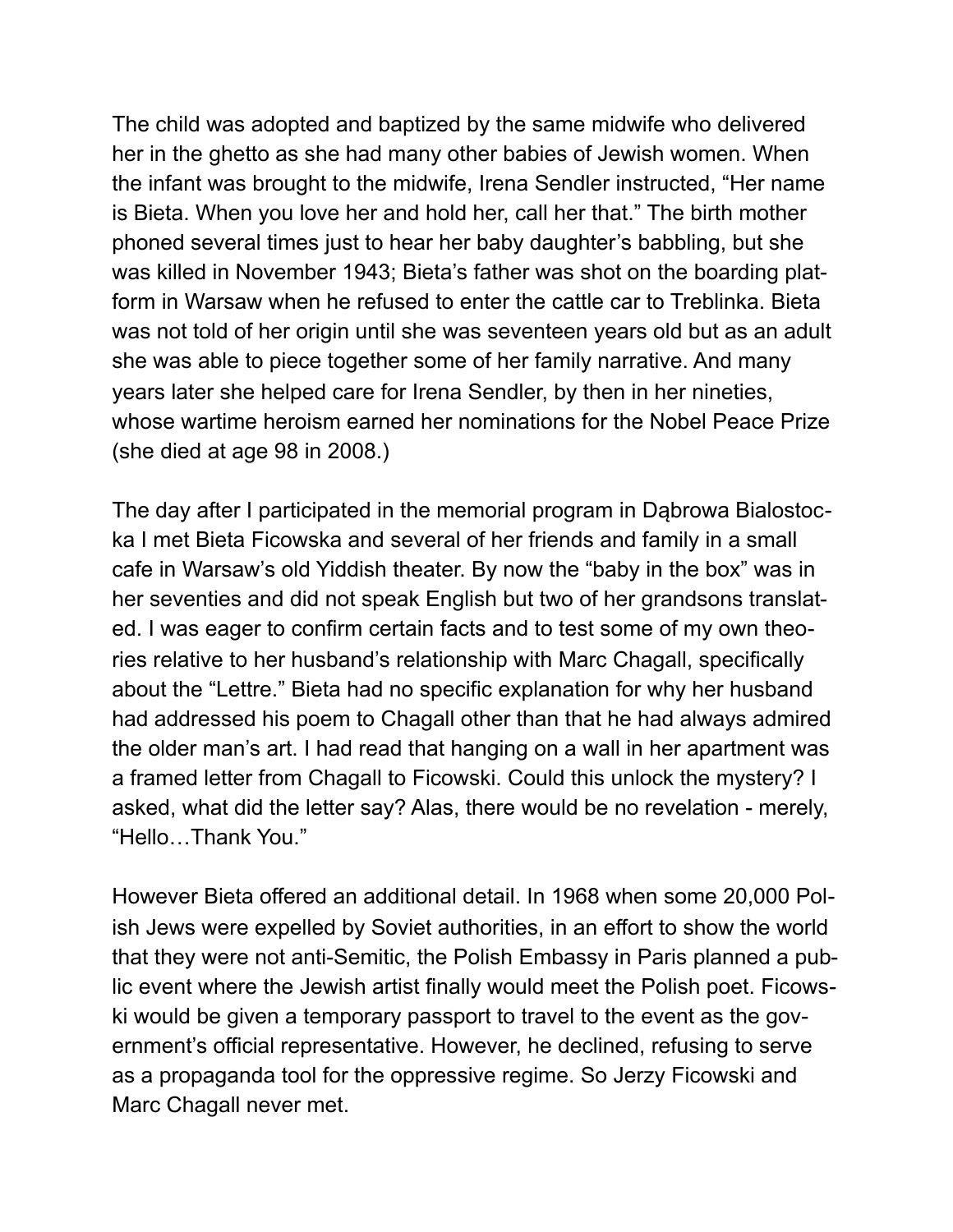

In a lecture titled *Ruins and Poetry* delivered at Harvard in 1982, the poet Czeslaw Milosz, who two years earlier won the Nobel Prize for Literature, described the genre of post-war Polish poetry as an attempt to seek equilibrium out of chaos, a need to find expression for an extraordinary collective experience. European culture had been put on trial and was found wanting: "You spoke of the dignity of man…of good and beauty, and look